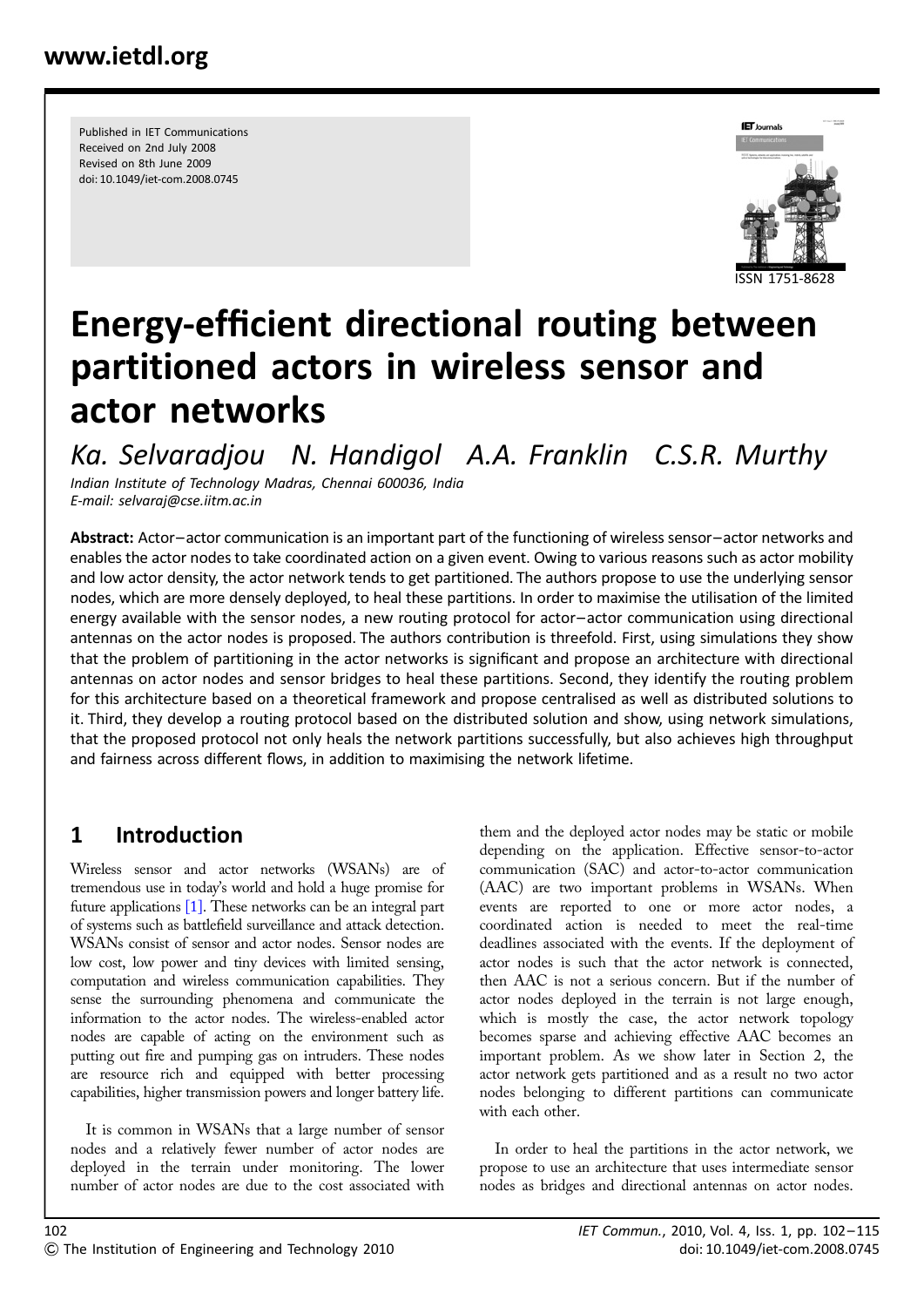However, the usage of sensor nodes makes energy a critical constraint while routing data using this architecture. We identify the routing problem as that of maximising the amount of AAC data transfered under the constraints imposed by sensor nodes and propose centralised and distributed solutions to the problem. This is a novel aspect of our work and is the main theme of the proposed energy efficient directional routing (EEDR) protocol. To the best of our knowledge, routing for AAC in WSANs has not been studied from this perspective before and our work is the first of its kind in this direction.

EEDR is a novel routing protocol and seeks to achieve high throughput, network lifetime and fairness across flows. The salient features of EEDR are (i) Robustness – EEDR is self-configuring and robust to the dynamics of the WSAN topology. It achieves AAC with minimal disruption even under conditions of high actor node mobility. We emphasise that, while EEDR is designed for AAC in partitioned actor networks, it works perfectly well even when the actor network is fully connected. (ii) Energy awareness – EEDR maximises the network lifetime and the amount of data transfered under the constraints of limited energy of the sensor nodes. (iii) Fairness – Given the limited energy of the bridging sensor nodes, it is important to ensure that this constrained resource is fairly distributed and no actor flow is starved. The algorithm that EEDR operates on ensures high fairness across all the flows.

The rest of the paper is organised as follows. Section 2 describes the motivation behind our work. We highlight the difficulties in providing AAC in a sparse topology of actor nodes in Section 3. Section 4 gives an analytical framework for the routing problem and we propose solutions in the form of centralised and distributed algorithms. The details of our routing protocol are presented in Section 5. The performance of our protocol is evaluated using simulation in Section 6. In Section 7, we summarise the related work. Finally in Section 8, we conclude our work with discussions on future work.

## 2 Motivation

Consider the battlefield surveillance application [2] of WSANs in which a huge number of sensor nodes are deployed randomly and that the war tanks, robots and/or the soldiers carrying wireless nodes are the actor nodes. In such applications because of the associated cost, the actor nodes cannot be deployed in a large quantity. Thus, it is difficult to maintain the communication coverage among all the actor nodes despite their resource richness. But, it is essential to provide communication between isolated actor nodes for coordinated action. In this section, we justify the need for a routing protocol to heal actor network partitions using sensor-node bridges. Using simulation, we show that the problem of partition in the actor networks is common even for a reasonably large number of actor nodes and can result in a significant number of partitions.



Figure 1 Partition probability and number of partitions against number of nodes

We simulated a network of actor nodes in which actor nodes are randomly deployed in a terrain of dimension 1000 m  $\times$  1000 m. The communication range of actor nodes is set to 150 m. The network is said to be partitioned if there exist at least two actor nodes that cannot communicate with each other, either directly (single-hop) or indirectly (multi-hop). We varied the number of actor nodes in the terrain to study the connectivity of the resulting graph.

In Fig. 1, we plot the probability that the actor network is partitioned by varying actor node density. From the graph, we can observe that the partition probability remains high and close to 1 for as many as 80 actor nodes in the terrain. Actor nodes are generally sparsely deployed in the terrain and a lower number of nodes almost certainly guarantees a network partition, indicating the need for a solution to heal the partitions.

In the same figure, we plot the average number of partitions that could occur because of random node deployment in the terrain by varying the node density. We observe that the number of partitions is significantly high  $(\geq 4)$  for node-count up to 80 nodes and goes up to as high as 12 partitions. Moreover, because of node mobility, these partitions tend to change and reorganise over time. This necessitates a robust routing protocol to manage communication between these numerous partitions under dynamic conditions.

## 3 Actor–actor communication on a sparse topology

Fig. 2 shows an overview of a WSAN architecture. The network shown in the figure consists of 11 actor nodes (triangles) and numerous sensor nodes (circles). Actor nodes communicate with each other over a long-range communication channel (shown as zig-zag lines) without interfering with the short-range communication channel (shown as directed arrows). The sparse topology because of the deployment of a small number of actor nodes in a large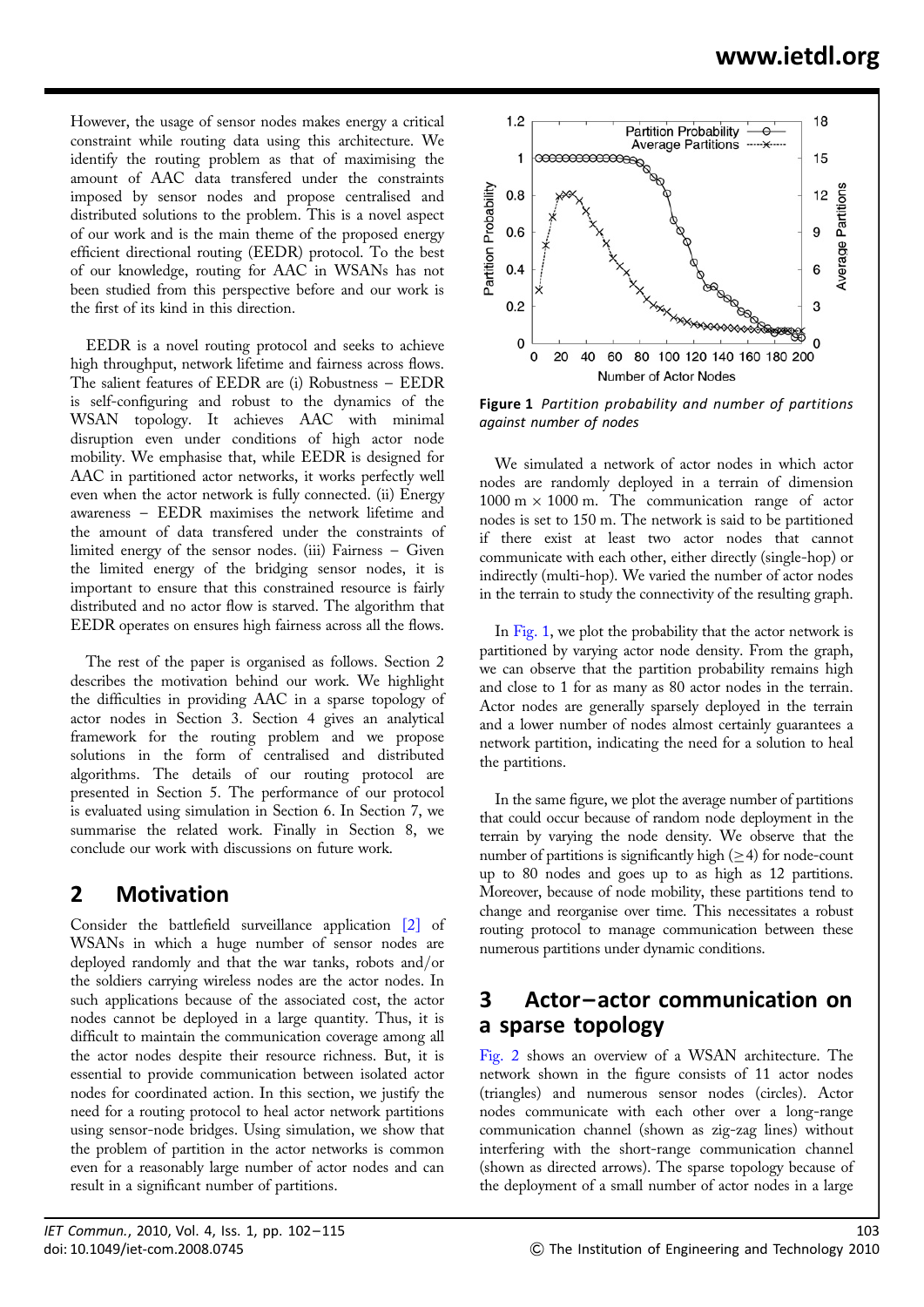

Figure 2 WSAN architecture overview

terrain and the frequent mobility of actor nodes results in partitioning of the actor network. As shown in the figure, the actor nodes in partition P1 cannot directly communicate to any of the actor nodes in other partitions (P2, P3 or P4) and vice versa. However, the sensor nodes, being numerous in the field, can be used to form bridges that heal these partitions. But the sensor nodes, being constrained in terms of energy, memory and computational power, must be intelligently utilised in order to maximise the time for which AAC can continue across the partitions.

When communication between two actor nodes belonging to different partitions needs to be established, actor nodes can switch to a short-range sensor communication channel and thus heal the partition by means of intermediate sensor nodes. But, such a solution would result in an enormous amount of delay in AAC that could not be tolerated by realtime applications. Alternatively, the partitioned actor nodes can switch to a sensor communication channel with longrange transmission to reduce the number of hops and number of intermediate sensor nodes required to act as a bridge between the actor nodes. Although this approach reduces the end-to-end delay in AAC, it comes at the cost of increased collisions with all ongoing sensor channel communications (resulting in the need for retransmissions and adding to sensor node battery drain). Collisions could be avoided by scheduling the sensor nodes to defer their transmissions, but with an omni-directional antenna that would involve increased end-to-end latency for all of the sensor nodes within a  $360^\circ$  long-range radius of the transmitting actor node. In previous work [3], it has been shown that, use of directional antennas on actor nodes can significantly reduce the energy consumption of sensor nodes and losses because of packet collision. We, in this work, design and evaluate the performance of an energy-efficient routing protocol which relies on the underlying medium access control (MAC) layer protocol designed for this heterogeneous architecture. In our proposed protocol, an actor uses a directional antenna to broadcast its data using its maximum power only on a selected cell sector. So, only the nodes that are within the sector will receive the packets, resulting in fewer losses because of packet collision. Moreover, only those sensor nodes that are beyond a certain threshold distance (between 70 and 100% of the long communication range) from the actor node forward the packet, others (closer to the actor) just drop them. Since the number of hops is reduced, this leads to reduced energy and latency.

#### 3.1 Two-layered approach

We address the routing problem with a two-layered approach. In the topology that we consider, the graph of actor nodes is partitioned and consists of a number of partitions with the sensor nodes acting as bridges between these partitions. In our solution, we perform routing at two levels, viz. intra-partition and inter-partition routing.

### 3.2 Intra-partition routing

The actor nodes within a partition form a connected graph and are capable of communicating over long-range actor channel. Moreover, actor nodes are not energy constrained. Therefore routing protocols similar to those used for mobile ad hoc networks [4, 5] can be used here. Actor nodes within a partition should coordinate appropriately to achieve inter-partition routing.

#### 3.3 Inter-partition routing

Inter-partition routing occurs between actor network partitions that cannot communicate directly over longrange actor channel. Therefore they use the intermediate sensor nodes as bridges for the communication. Sensor nodes, being energy constrained, impose limitations on the amount of data that can be transmitted through them before their energy is drained off. In Section 4.4, we present a distributed algorithm for inter-partition routing that maximises the amount of data that can be transmitted.

# 4 Theoretical analysis

In a WSAN, actor nodes are energy rich and are capable of communicating a large amount of data compared to the energy-constrained sensor nodes. Therefore, in order to maximise the amount of data transfered in the AAC, the actor nodes should be used to the maximum possible extent and the energy of the sensor nodes should be optimally utilised. This is the intuition behind our formulation of the routing problem in the proposed architecture as a graph theoretic multiple source –destination route scheduling problem.

From the given WSAN, we abstract out a weighted graph  $G(V, E)$ , where each node  $v \in V$  represents a partition of actor nodes and each edge  $e \in E$  represents the bridge of sensor nodes that links up two partitions. For the moment,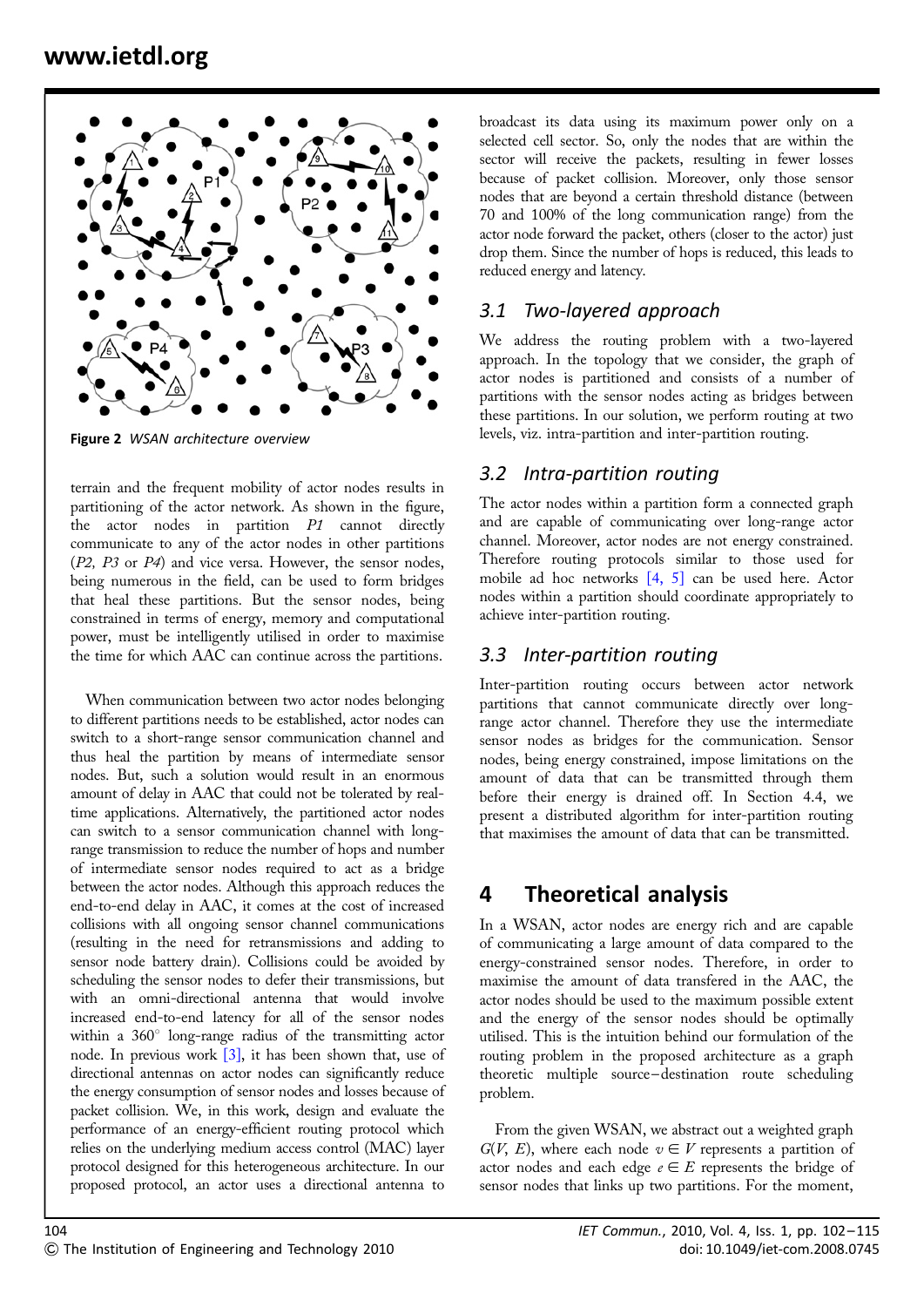we assume that actor nodes within a partition can communicate and coordinate among themselves so that they appear as a single entity to other partitions. In graph G, the weight of each edge  $e$  represents the energy of the sensor bridge, which is directly proportional to the maximum number of packets that can be transmitted through the sensor bridge before it breaks. In order to achieve AAC, for every sending and receiving actor node pair, we identify a node pair in G and call them source– destination pairs. Here, the source and the destination are nodes corresponding to the partitions to which the sending and receiving actor nodes belong, respectively. Given a set of source nodes  $S = \{s_1, s_2, \ldots, s_k\}$  and the corresponding set of destination nodes  $T = \{t_1, t_2, \ldots, t_k\}$ , we schedule routes such that network utilisation is maximised.

#### 4.1 Problem definition

Given a weighted graph  $G(V, E)$ , a set of source nodes  $S = \{s_1, s_2, \ldots, s_k\}$ , and a set of destination nodes  $T = \{t_1, t_2, \ldots, t_k\}$  such that node  $s_i$  can have routes only to node  $t_i$ , schedule routes between S and T such that the total flow  $F$  is maximised. The total flow is defined as

$$
F = f_1 + f_2 + \dots + f_k \tag{1}
$$

where  $f_i$  is the flow for routes scheduled from  $s_i$  to  $t_i$ .

#### 4.2 Centralised solution

In this section, we propose a centralised solution for this problem based on second-order cone programming (SOCP) [6] in order to obtain the optimal solution which will be compared with the distributed solution discussed in the following sections. We define the following variables:

 $f_i(u, v)$ : The number of packets (or bytes) flowing over the edge connecting vertices  $(u, v)$  and originating from source  $s_i$  for destination  $t_i$ .

 $c(u, v)$ : The capacity of edge  $(u, v)$  or equivalently, the maximum number of packets (or bytes) that can flow through the edge connecting vertices  $u$  and  $v$ .

 $E_u$ : The set of neighbouring vertices of vertex u.

We formulate the SOCP problem as follows

Maximise 
$$
\sum_{i} \sum_{u \in E_{s_i}} f_i(s_i, u)
$$
 (2)

Subject to the following constraints

$$
f_i(u, v) = -f_i(v, u), \forall i, (u, v)
$$
 (3)

$$
\sum_{v \in E_u} f_i(u, v) = 0, \forall u \notin S, T
$$
 (4)

$$
\sum_{u \in E_{s_i}} f_i(s_i, u) + \sum_{u \in E_{t_i}} f_i(t_i, u) = 0, \forall i
$$
 (5)

$$
\sum_{i} |f_i(u, v)| \le c(u, v), \forall (u, v)
$$
 (6)

The problem is to maximise the objective function (2), which is equal to the overall flow of packets going from every source  $(\in S)$  to their immediate neighbours. The constraints impose conditions such as each flow has an associated direction (3), intermediate partitions do not generate/consume packets (4), all packets reach their corresponding destinations (5) and edge capacities are not exceeded (6). In summary, the stated problem maximises the overall flow of packets between all the sources in S and their corresponding destinations in T.

This problem can be solved in polynomial time with arbitrary accuracy. Specifically, the authors of [7] show that the long-step path-following algorithm using the Nesterov and Todd (NT) direction has  $O(k \log \epsilon^{-1})$  iteration complexity (where  $\epsilon$  is the duality gap reduction factor and  $k$  is the number of second-order cones), which is also the best result for the scaling methods they considered. In general, any centralised algorithm is not pragmatic and it is not suggested to use it in any practical scenarios because of high computational complexity and high communication overhead. Moreover, because of the absence of a central decision-making entity in our actual problem, we want the actor nodes to make routing decisions in an independent and distributed fashion. We propose an approximation distributed algorithm to achieve this.

#### 4.3 Distributed solution – linear programming

The distributed solution consists of each source destination pair  $(s_i, t_i)$  determining optimal routes for itself using a linear programming (LP) problem [8]. The LP problem for each source–destination pair can be formulated as follows

$$
\text{Maximise} \quad \sum_{u \in E_s} f(s, u) \tag{7}
$$

Subject to the following constraints

$$
f(u, v) = -f(v, u), \forall (u, v)
$$
 (8)

$$
\sum_{v \in E_u} f(u, v) = 0, \forall u \notin S, T
$$
 (9)

$$
\sum_{u \in E_s} f(s, u) + \sum_{u \in E_t} f(t, u) = 0
$$
 (10)

$$
f(u, v) \le c(u, v), \forall (u, v)
$$
\n(11)

The computational complexity of an LP is  $O(n^{3.5}L)$  [8], where  $n$  represents the number of variables and  $L$ represents the order of space required to input the problem. In our case, the total number of variables is  $e$ , where  $e$  is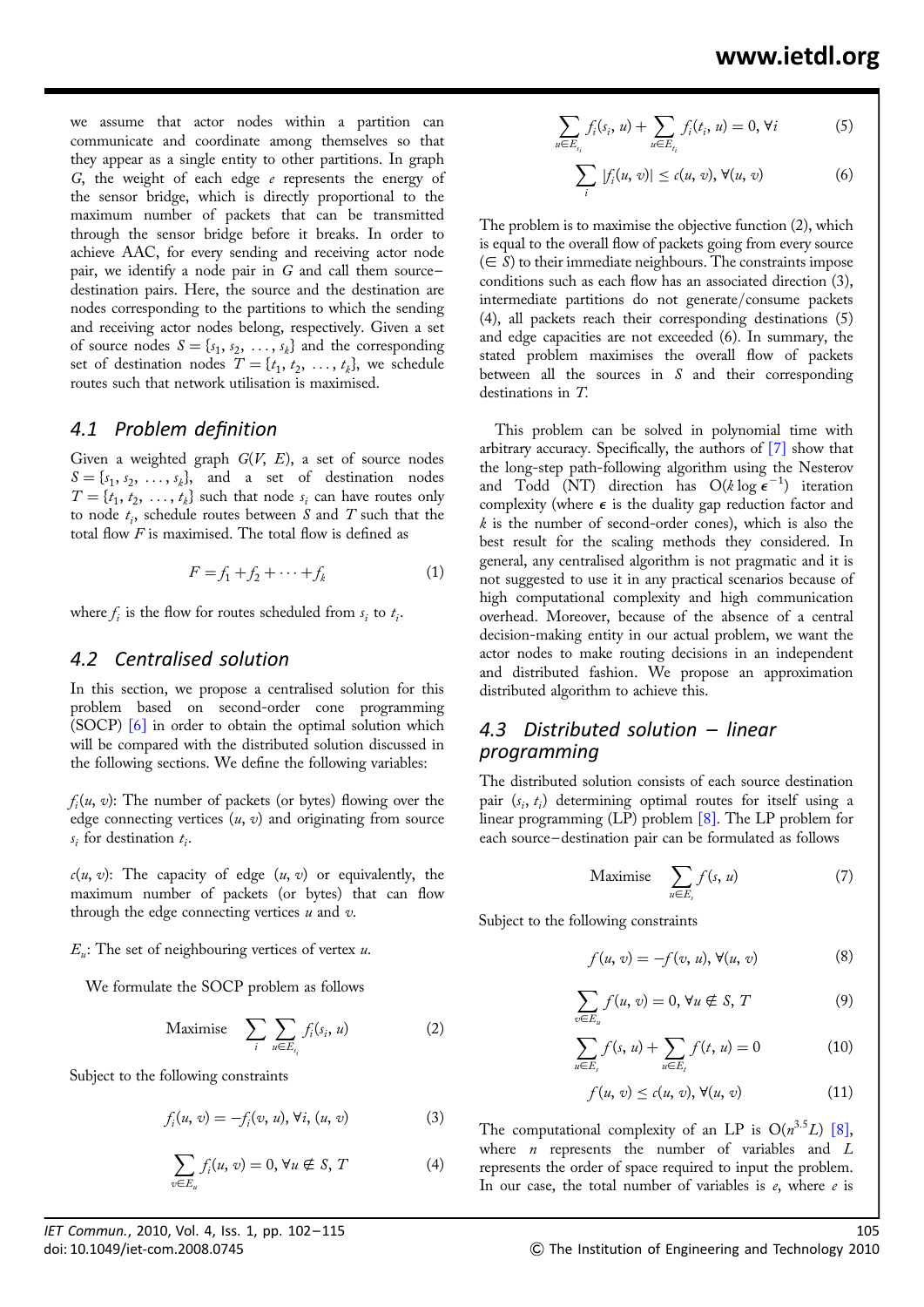# www.ietdl.org

the number of edges in graph G. Therefore the time complexity of our solution is  $O(e^{3.5}L)$ . However, this solution does not address the problem of fairness as it does not provide the order in which the paths are to be chosen for routing. We, therefore, propose an alternative heuristic to perform the computation of near-optimal paths much faster.

#### 4.4 Distributed solution – greedy heuristic

In order to describe the heuristic, we define the following two terms: (i) Path capacity – Given a path between vertices  $u$  and  $v$  in graph  $G$ , the maximum number of packets that can be transmitted over the path from  $u$  to  $v$ . (ii) Maximum capacity path – Given two vertices u and v in graph G, the path from  $u$  to  $v$  that has the maximum path capacity.

The pseudo code of the algorithm to determine the maximum capacity path between two vertices is shown in Fig. 3. Here, wt[u, v] refers to the capacity of the edge connecting vertices u and v and cap[v] refers to the path capacity of the maximum capacity path from  $u$  to  $v$ . The function extract\_max $(Q)$  returns the vertex with maximum capacity value, that is, the vertex v such that cap[v] is maximum among all vertices. So, given two vertices (actor

node partitions), we say that a vertex  $a$  is better than a vertex  $b$  if the maximum capacity of the path from the source to  $a$  is higher than that of the path to  $b$ . The algorithm is based on Dijkstra's Shortest Path Algorithm [9]. Given a source vertex u and a destination vertex v, the pseudo code of the greedy heuristic presented in Fig. 4 determines the route schedule.

Once the optimal routes for every source–destination pair are determined, the AAC results in a global super-imposition of the routes, where each  $(s_i, t_i)$  pair tries to utilise all its calculated routes. Whenever there is a conflict in terms of routes sharing edges, the edge capacity (which is the edge weight) gets fairly shared among the competing flows. When the total traffic exceeds the available link capacity, each of the flows gets a lower throughput compared to what it had calculated. In addition, the source–destination pairs utilise the paths (among those that form the calculated routes) in a decreasing order of path capacity (greedy heuristic). These two properties result in a fair distribution of the available energy resources among different source–destination pairs.

The algorithm given in Fig. 3 has the following advantages: (i) It is distributed, enabling each sending – receiving actor node pair to make decisions independent of

#### 1:  $Max\_Cap\_Path(G, v)$ :

```
2: for all v \in V do
```
- $cap[v] = 0$  $3:$
- $previously[v] = undefined$  $4·$
- 5: end for
- 6: cap[source] =  $\infty$  { // Distance from source to source}
- 7:  $Q = \text{copy}(Graph) \{ \text{ // All nodes in the graph are unoptimised thus are in Q} \}$
- 8: while Q is not empty do
- $u =$  extract\_max(Q) { // Remove and return best vertex from Q}  $Q$
- for all  $v$  such that  $v$  is neighbour of  $u$  do  $10<sub>i</sub>$
- $alt = min(cap[u], wt[u, v])$  $11:$
- if  $alt > cap[v]$  then  $12<sub>i</sub>$
- $cap[v] = alt$  $13<sub>2</sub>$
- previous $[v] = u$  $14<sup>1</sup>$
- end if  $15<sub>1</sub>$
- end for 16:
- 17: end while
- 18: return previous[]

Figure 3 Computation of the maximum capacity path between two vertices in a graph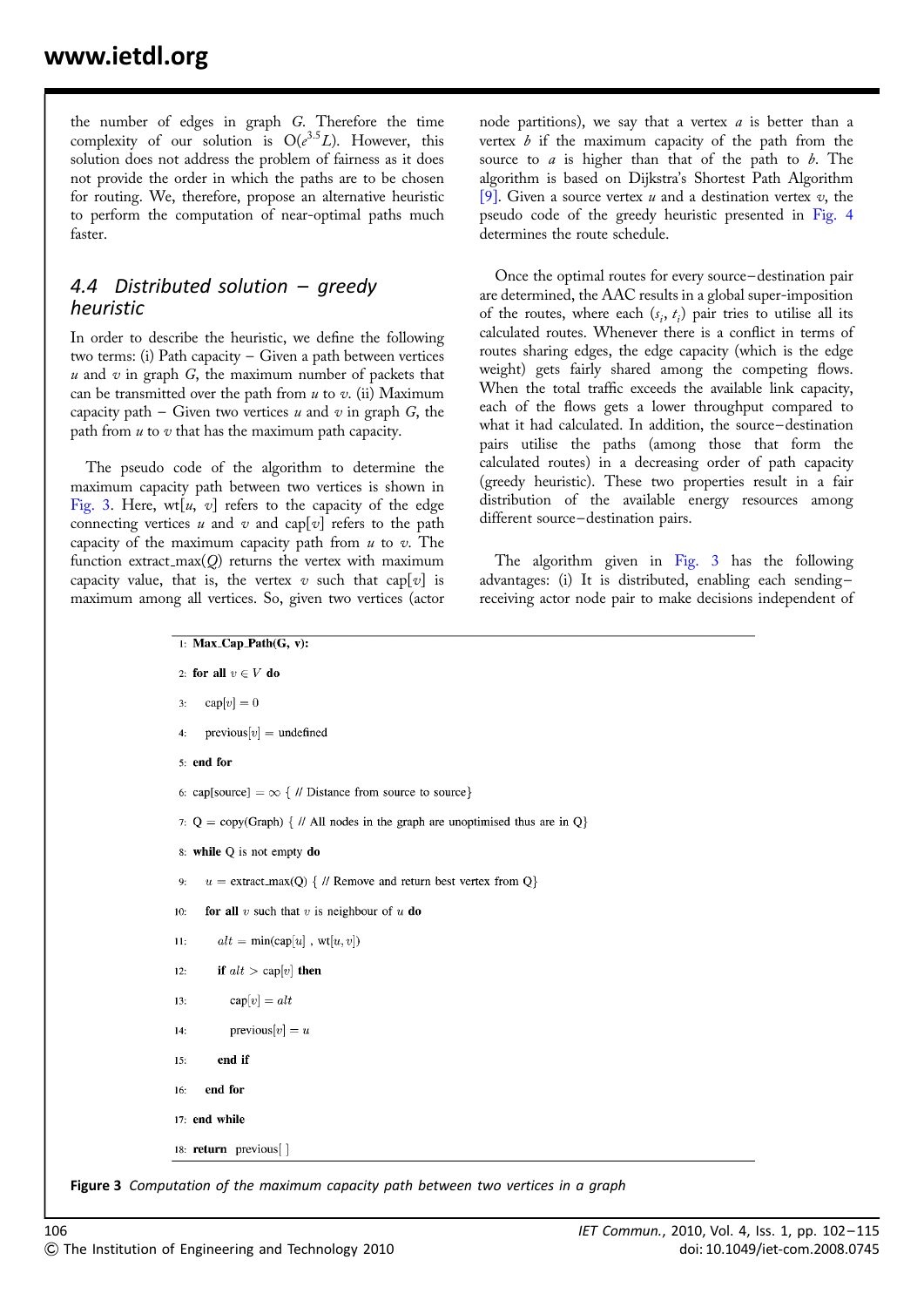1:  $G' = NULL$ 2: while  $u$  and  $v$  are connected do  $P = \text{Max\_Cap\_Path}(G, v)$ Add the edges of  $P$  to  $G'$  $\overline{4}$ for all  $e$  such that  $e$  is an edge of  $P$  in  $G$  do  $5:$  $cap(e) = cap(e) - cap(v)$ 61 end for  $7:$ 8: end while

Figure 4 Greedy heuristic for computation of max-capacity routes between two vertices in a graph

other sender– receiver pairs. (ii) It achieves energy efficiency close to optimal value. (iii) It provides fairness across multiple flows.

## 4.5 Modelling fairness

For a graph with a single source  $s$  and a single destination  $t$ , the maximum flow that can be achieved is given by the min-cut of the graph. Let us call this maximum flow  $f^*$ . Then, the flow that can be achieved in a multiple source–destination problem will be less than or equal to this value, that is,  $f_i \leq f_i^*$ .

For the given problem with  $k$  number of flows, we define the fairness metric  $\chi$  as follows

$$
\chi = \frac{\left(\sum x_i\right)^2}{\left(k \times \left(\sum x_i^2\right)\right)}
$$
(12)

where  $x_i = f_i / f_i^*$  and  $1 \le i \le k$ .

The value of  $\chi$  varies from  $1/k$  (completely unfair) to 1 (completely fair). In Section 6, we show by simulation results that our algorithm achieves fairness close to 1.

## 5 Energy-efficient directional routing

In this section, we discuss the design details of the EEDR protocol. The protocol achieves AAC between pairs of partitioned actor nodes in a WSAN by utilising the underlying sensor node resources in an energy-efficient manner. It is achieved by exploiting the directional antenna capability of actor nodes and by establishing multiple paths from the source to destination actor nodes, which are in different partitions. The protocol follows a combination of the principles from dynamic source routing [4] and ad hoc on-demand distance-vector (AODV) routing [5] protocols.

#### 5.1 Sensor to actor routing

In the automated architecture of WSANs, the actor nodes present in the network act as multiple sinks for the sensor nodes. The sensor nodes sense the environment and report the events on-demand or periodically to the nearby actor nodes. The sensor nodes recognise the presence of actor nodes from the beacon messages, and decide to route the packets to the closest ones, thereby saving energy on multihop communication. A simple AODV routing is applicable for this scenario and in our simulations, we considered AODV for SAC.

#### 5.2 Actor-to-actor routing

In WSANs, coordination between actor nodes is essential in order to perform an action on the environment in an optimal and timely manner. Here, the actor nodes, based on the logged events from sensor nodes, decide to exchange messages or commands to other actor nodes in the network. Owing to the fact that network of actor nodes need not be a connected one as discussed in Section 2, two kinds of routing are possible in AAC.

1. Intra-partition routing: If the source–destination pair belongs to same partition, then the communication can take place on the long-range actor channel without the involvement of sensor nodes. The communication may result in single-hop or multi-hop depending on the positions of the pair of nodes.

2. Inter-partition routing: If the communicating neighbours belong to different partitions, then the long-range actor channel cannot be utilised. It is essential that the intermediate sensor nodes are involved in establishing the communication between source–destination pair. Our proposed EEDR attempts to utilise the long-range sensor channel and the directional antenna capability to establish a route between source–destination pair.

• Route discovery: The route discovery process is initiated by the leader node in every partition whenever (i) a flow commences or (ii) the route-timer expires or (iii) a path break is detected. Each actor node maintains a route-cache in its routing table, which consists of the destination node, the actual sequence of sensor nodes in the route and the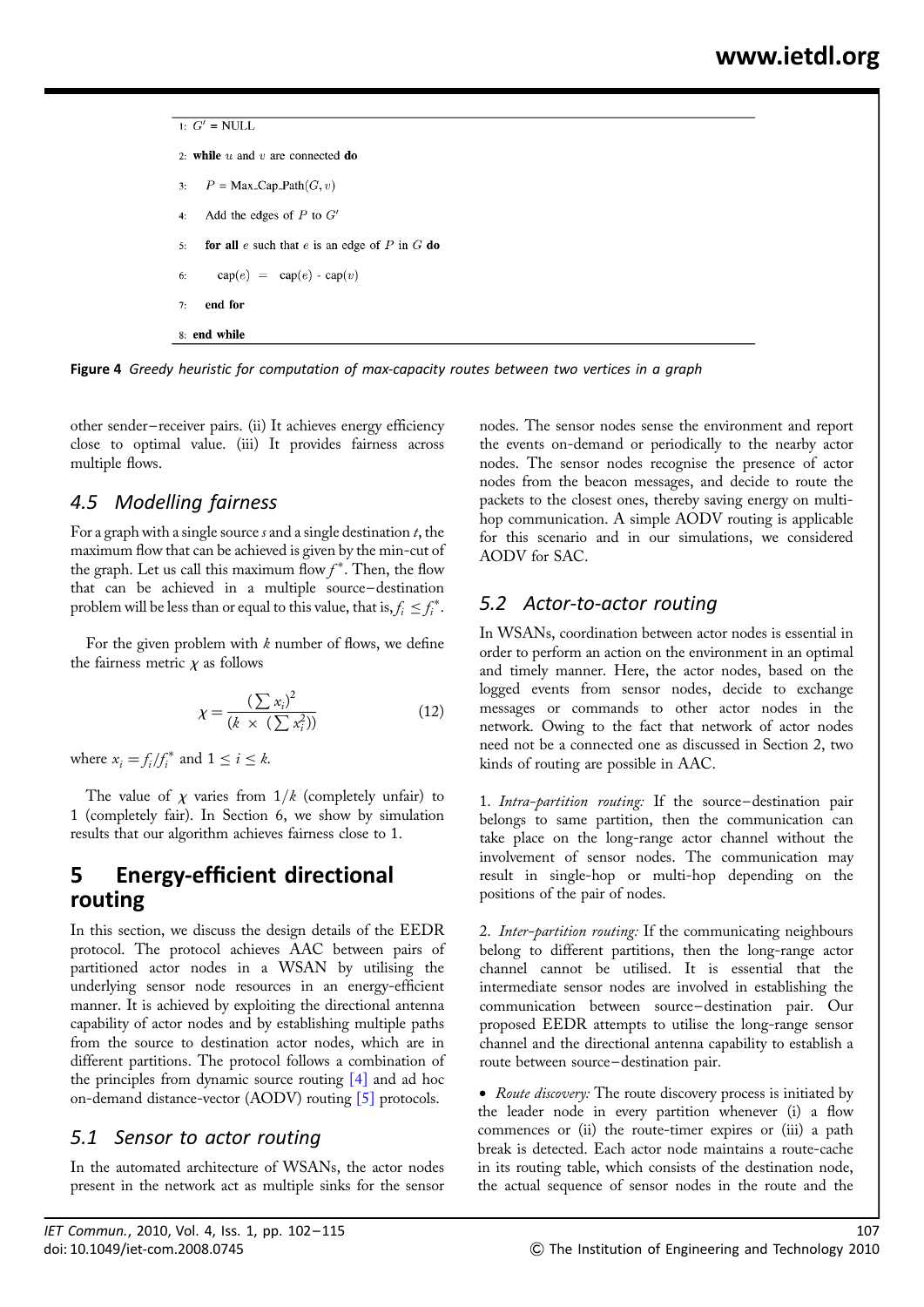available energy on the route. All the paths returned by the destination node are stored in the route cache. Accordingly, the routes are selected in the decreasing order of maximum capacity path whenever a path break is detected. New routes are discovered only when the path break is detected on the currently used path and there exists no more paths in route cache. The presence of the route cache helps to minimise the control overhead whenever a new flow originates from the same source. The entries in the cache are cleaned up when the corresponding path breaks occur or after the expiration of route-timer (so that no stale routes are used) and new routes are added to the cache as and when they are discovered.

• Leader actor election: To minimise control overhead, the EEDR elects a leader actor within every partition, which is responsible for coordinating the actions of the actor nodes in the process of route discovery. Such a leader election protocol needs to be robust in the events of node mobility. The EEDR protocol uses the leader election algorithm described in [10] as it works well under the recurrent changes in the topology with less message overhead. The algorithm elects a leader based on an extrema-finding concept. Every actor node within a partition which claims to be a candidate to become a leader broadcasts a control packet. The other member nodes receiving the candidate control packet, either defer from sending their willingness to become leader (if they heard from an actor node with node id less than its own id) or express their willingness to become leader by sending a candidate message. The process continues till all the member nodes exchange their willingness, and finally, the node with the smaller node id broadcasts a leader message. As all these control messages are exchanged over the actor channel, the sensor communications are not disturbed. Leader election enables the whole partition to act as a single entity to implement the algorithm presented in the previous section.

#### 5.3 The EEDR mechanism

When a source actor node needs to send data to a destination actor node, it searches in its route-cache and checks if any route is available to the destination. If so, it sends data packets along the route. Otherwise, it initiates the route-discovery process. The actor node first sends the Route Request (RREQ ) packet to its partition leader node. If the leader node knows that the destination actor node belongs to the same partition, it forwards the packet to the actor node directly. Otherwise, it forwards the RREQ packet to all actor nodes of the partition and initiates a directional broadcast.

• Directional broadcast: The actor nodes divide the space around them into various sectors in which their directional antennas can broadcast. The actor nodes are aware of the various sectors in which their neighbouring actor nodes fall. Upon the receipt of a directional broadcast command, they broadcast the received packets only in the sectors that do not have a neighbour. We assume that the actor nodes have one of the following capabilities: (i) location awareness or (ii) detecting the angle of arrival of a packet [11].

The actor nodes perform this directional broadcast in the sensor-channel using their long-range directional antennas. As illustrated in Fig. 5, an actor node receiving RREQ packet passes the same to the leader actor, which in turn initiates directional broadcast to all its neighbour actor nodes over actor-channel (shown as thick zig-zag lines). The local decisions at each actor node within the partition avoids broadcasts within the shaded region. Thus, the broadcasts happen in an outward fashion (shown as directional antenna lobes) with minimal inter-sector overlap, thereby saving the scarce energy of sensor nodes within the partition.

• Sensor bridging: The sensor nodes, upon receipt of the broadcast packet, forward it to the next partition. They do so by checking for the existence of entries corresponding to actor nodes from another partition in their routing table. Upon receipt of packets from the sensor nodes, the actor nodes forward them to their corresponding leader nodes. This process continues till the destination actor node receives the packet.

#### 5.4 Route selection

Once the destination actor node receives the packet, it sets a timer and collects similar packets from the same source but following different routes. Once the timer expires, the destination actor node constructs a graph based on the packets received and selects the routes using the algorithms given in Figs. 3 and 4. It then informs the source node of these routes by reinforcing these routes using Route Reply (RREP) packets. Once, the source node receives a RREP packet, it adds the route to its route cache.



Figure 5 Directional broadcast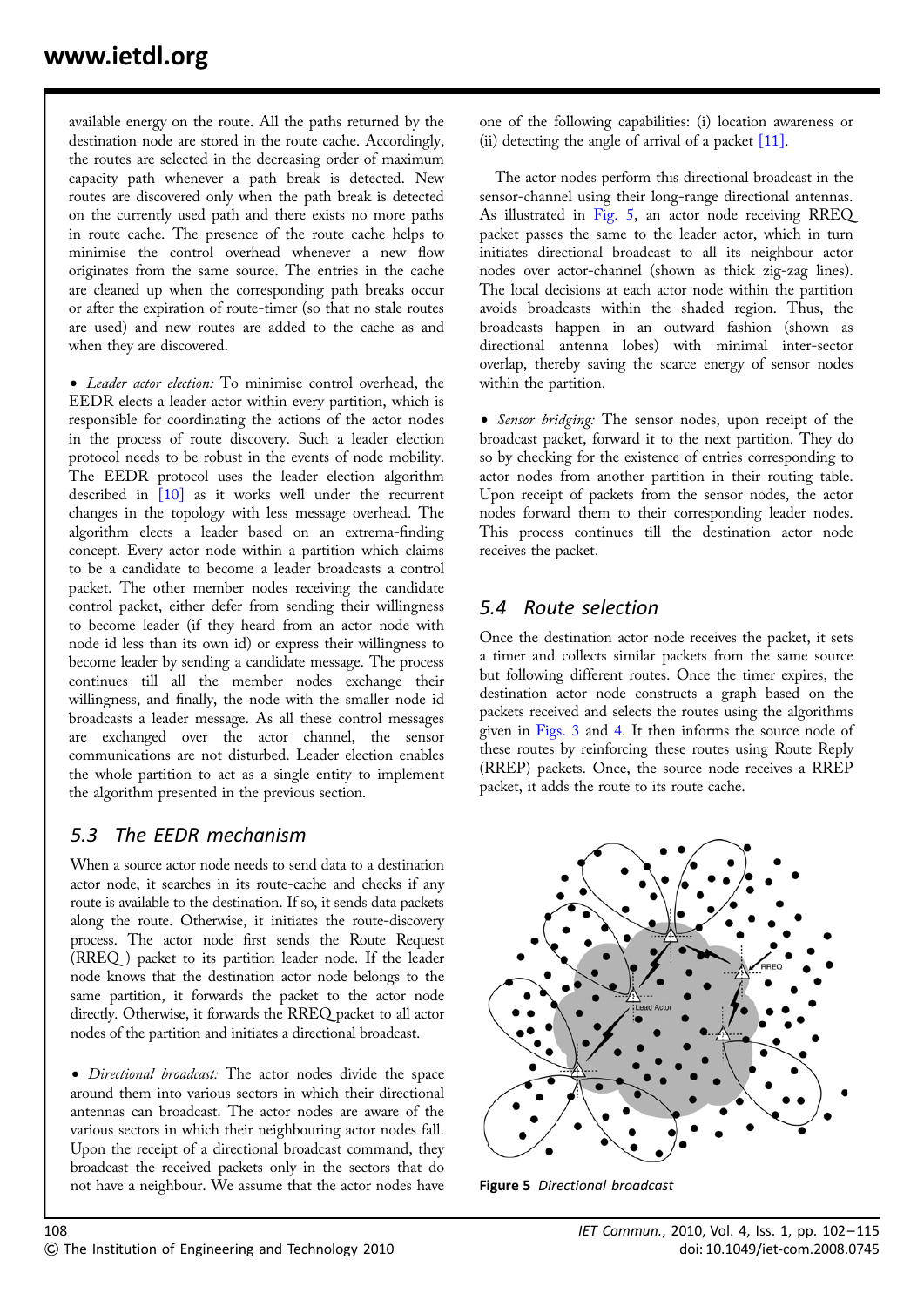

Figure 6 Route discovery from source to destination

Fig. 6 shows the multi-path routing from the source node after the destination node performs route selection. Owing to the long-range transmission of actor nodes, the directional broadcasts reach sensor nodes farther down the sensor bridge, resulting in lower end-to-end latency and lower energy consumption. These multi-paths are determined by the destination actor node using a greedy heuristic described in Section 4.4. The RREP packets are sent back to the source actor on the reverse acknowledgment path of the selected path and there will be an additional delay because of the limited communication range of the sensor nodes within the destination partition.

## 6 Simulation and performance evaluation

We implemented and evaluated the performance of EEDR using the ns-2.29  $\boxed{12}$  network simulator with energy model given in [13].

#### 6.1 Implementation

Fig. 7 shows the structure of the packet header used by EEDR. It consists of a packet-type field, which indicates the function that the packet is serving. The types of packets include actor ad (beacon broadcast by actor node), leader ad (beacon by leader node within a partition), leader to actor (commands from a leader to member actor nodes in a partition), ADB (directional broadcast by actor nodes), sensor to actor, route reply and actor data.

The other fields in the header include a directional broadcast bit-vector ( $Dir\_bitvec$ ) and the location  $(x, y, z)$ of the last node that sent/forwarded the packet. In our simulations, we use a 2-D terrain, and hence ignore the z-coordinate. These fields are needed to assist the actor nodes in the directional broadcast phase. Dir bitvec is an



Figure 7 Packet header structure

array of bits, with each bit representing a particular sector. The MAC layer uses this information to decide which sectors to broadcast the packet in. If the nodes are capable of sensing the direction from which the packets are received, the location fields are not required. The header also consists of a sequence of nodes that the packet has traversed and the energy of each edge. This field is updated by every node as the packet traverses through it.

Depending on the type of the node, the routing table consists of various caches. The caches include Route cache, Leader cache, Neighbour cache and Actor cache.

## 6.2 Simulation parameters and metrics

Table 1 summarises the various parameters and their settings in our simulation.

The simulation setup consists of sensor nodes randomly distributed in the field. Based on the results presented in Fig. 1, we have simulated a network by deploying 50 actor nodes randomly in the terrain with nine partitions. In order to achieve variation across multiple runs without losing on consistency, we select the source and destination actor nodes for a given flow by first randomly picking two partitions and randomly selecting source and destination nodes among the actor nodes of these partitions for each run. The flows start at different instances of time following Poisson distribution during simulation and the flows carry different amounts of information, with the sizes of each packet kept constant as mentioned in Table 1. The sizes of the flows have been varied between one and five packets. The results presented are averaged over ten runs for each set of parameters.

We use the following metrics for the evaluation of EEDR. All metrics are evaluated as a function of the actor traffic for various number of actor flows.

 $\bullet$  *Network lifetime* – We define the death of the network as a point of time at which there exist at least two actor nodes that cannot communicate with each other. The time between the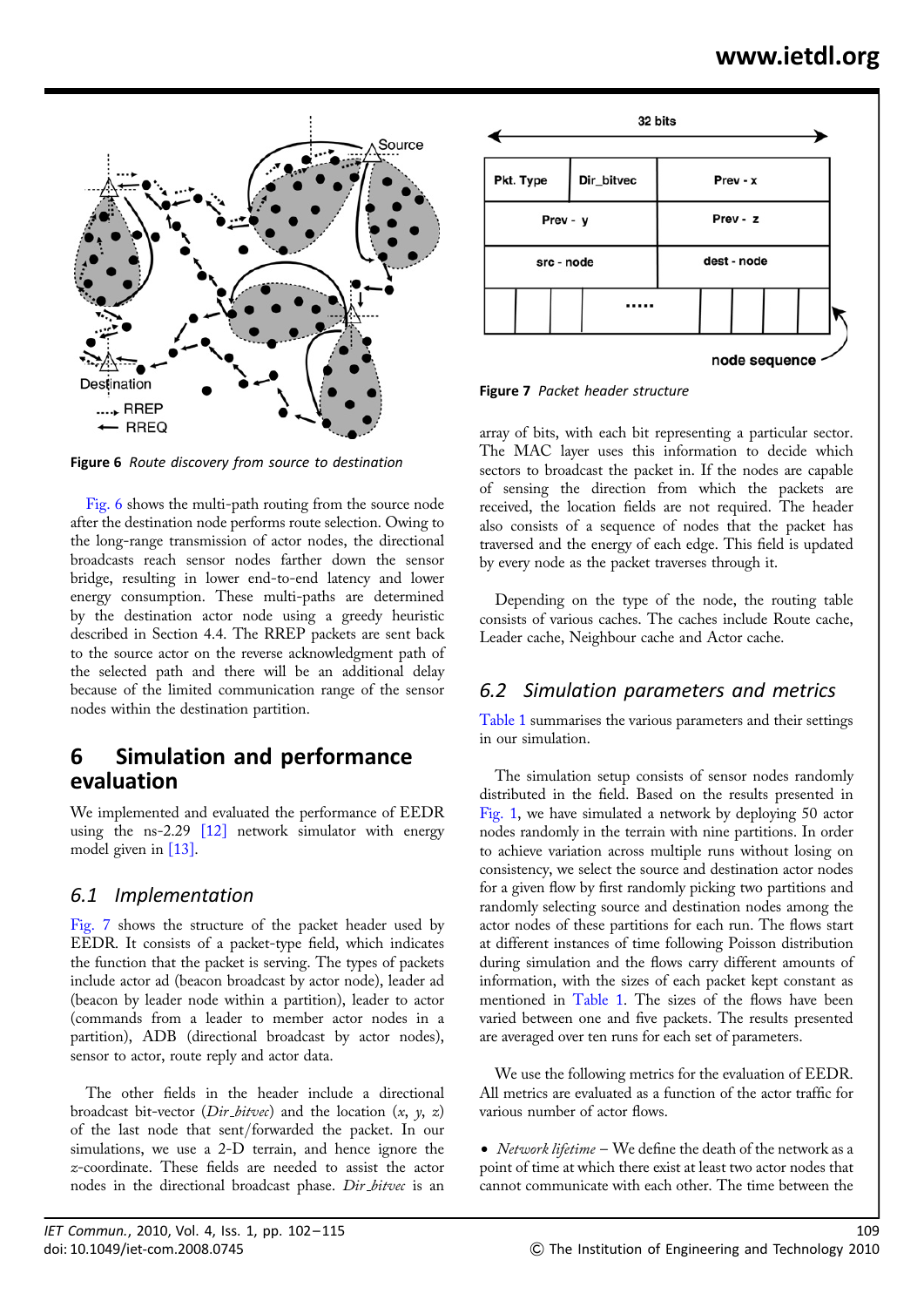| <b>Table 1</b> Sundiduon parameters         |                                         |  |  |
|---------------------------------------------|-----------------------------------------|--|--|
| simulation area                             | 1000 m $\times$ 1000 m                  |  |  |
| number of sensor nodes                      | 1000                                    |  |  |
| number of actor nodes                       | 50                                      |  |  |
| number of directional<br>antenna sectors    | 4, 6                                    |  |  |
| number of actor flows                       | 1, 2, 4, 8                              |  |  |
| sensor node transmission<br>range           | 30 m                                    |  |  |
| actor node transmission<br>range            | 150 m                                   |  |  |
| radio propagation model                     | two ray ground reflected                |  |  |
| packet size                                 | 512 bytes (actor), 64<br>bytes (sensor) |  |  |
| route cache timer                           | 5 s                                     |  |  |
| actor traffic packet inter-<br>arrival time | $0.1$ to $1s$                           |  |  |

Table 1 Simulation parameters

beginning of the functioning of the network to the death of the network is the network lifetime.

• Throughput – We calculate the average throughput that each flow is able to achieve during the simulation. A high throughput, as close to the packet generation rate as possible is desirable.

• Route discovery latency  $-$  In the given architecture, path breaks are common, either because of actor node migration or because of low-energy sensor nodes dying down. These path breaks result in discovery of new alternative routes from the source to destination. The time taken for this route discovery is called route discovery latency. A low value of route discovery latency will enhance network throughput and is, therefore, desirable.

• Fairness – Fairness has been defined in Section 4.5. A fair protocol would lead to a fairness among the competing flows close to 1.0, whereas an unfair one would lead to a value close to  $1/k$ , where k is the number of flows.

• Energy overhead - We measure the ratio of the energy consumed in transmitting overheads by the sensor nodes to the transmission of actual data packets of actor flows. The overheads include the energy consumption because of route discovery and the message overhead for reporting energy levels of sensor nodes.

We measure the performance of EEDR for various values of the parameters and compare the corresponding results when the directional antennas on the actor nodes operate on four-sector and six-sector setup respectively. In addition, we compare the performance of EEDR with that of AODV protocol [5]. In simulating AODV, we considered the actor having dual channels, viz. long-range actor channel and short-range sensor channel. But, unlike in EEDR protocol, when a source node could not reach the destination over actor channel, it switches to short-range sensor channel. This is due to the fact that AODV lacks the intelligence of directional antenna as in EEDR. In particular, we have not considered long-range sensor channel as an alternate, because it is obvious that it will severely affect the sensor nodes lifetime. The motivation is not to show that EEDR is better than AODV, but to study the performance advantage of EEDR, which inherits the property of AODV, but with intelligence to use directional antenna.

#### 6.3 Static topology

The results of static topology simulations are presented in the Figs.  $8-13$ . In all these figures, the notation EEDR-x,  $y$  indicates that the protocol used is EEDR with  $x$  sectors and  $y$  flows. Similarly, AODV  $y$  indicates that the protocol used is AODV with  $y$  number of flows.

1. Network lifetime: The network lifetime of EEDR is compared with that of AODV by varying the number of simultaneous flows, actor traffic inter-arrival time and directional angle, and the results are presented in Fig. 8. It can be observed from the results that the EEDR achieves as much as 80% improvement in lifetime when compared to AODV irrespective of number of simultaneous flows in the network. Similarly, the use of six-sector directional antenna helps in improving the network lifetime to about 10% more than that of a four-sector antenna. Reduced lifetime because of increase in the number of flows and packet rate can be attributed to the greater number of sensor nodes involved and faster energy consumption.

2. Throughput: In Fig. 9, the results of the network throughput by EEDR and AODV are plotted by varying



Figure 8 Network lifetime (static topology) comparison of six- and four-sector EEDR with AODV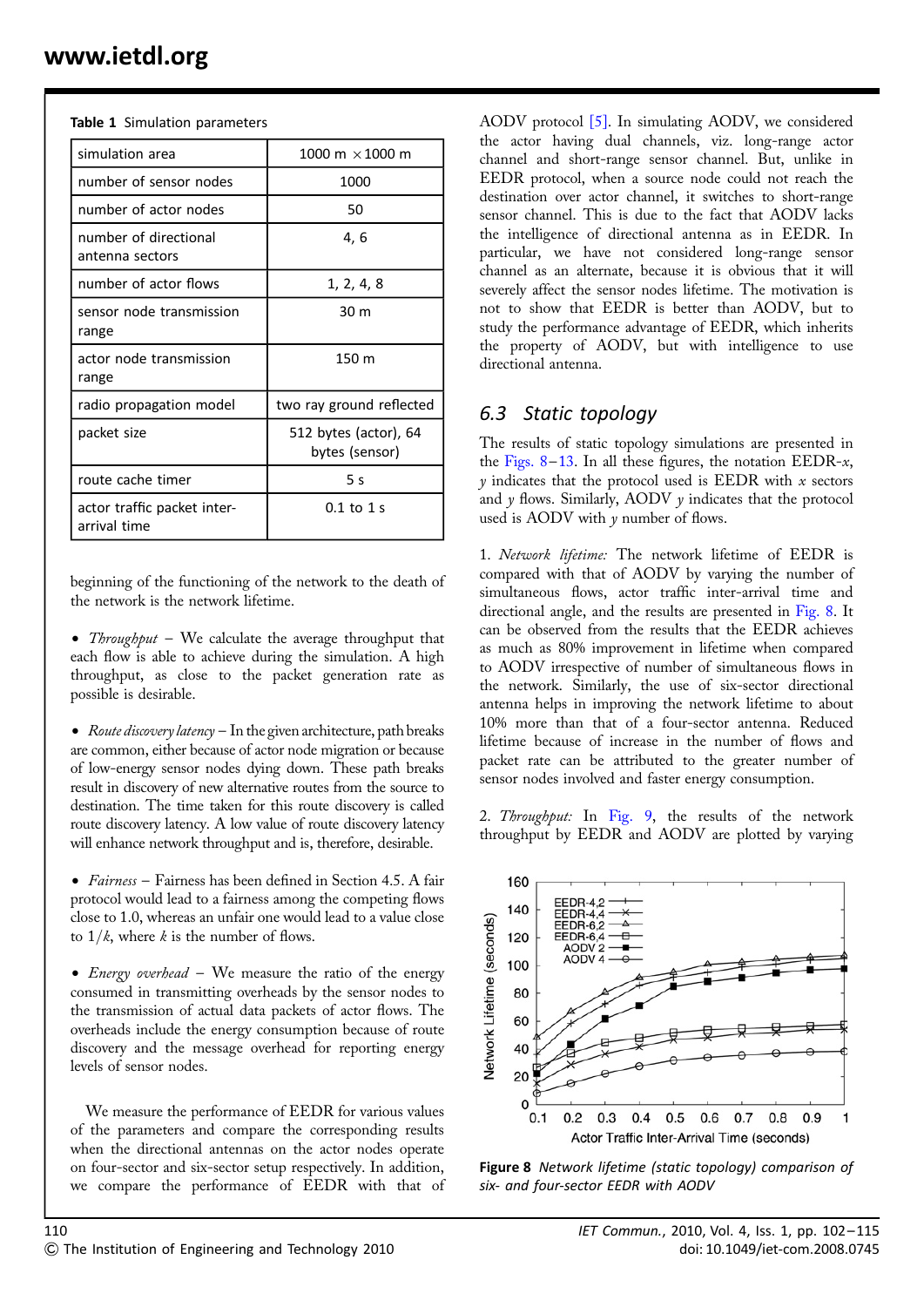# www.ietdl.org



Figure 9 Throughput (static topology) comparison of sixand four-sector EEDR with AODV



Figure 10 Route discovery latency (static topology) comparison of six- and four-sector EEDR with AODV



Figure 11 Route discovery latency of EEDR against number of actors

number of sectors and number of flows. The decrease in throughput with increase in packet inter-arrival time is entirely due to the fact that the packets are generated at a



Figure 12 Fairness (static topology)



Figure 13 Energy overhead against number of actors

slow pace such that the maximum capacity of the channel could not be utilised properly. Notably, the results show that the use of narrow bandwidth directional broadcasts enhances the throughput. In general, the throughput of EEDR is significantly higher than that of AODV.

3. Route discovery latency: Fig. 10 compares the route discovery latency obtained with actor antennas of two different sector angles of  $90^{\circ}$  (four-sectors) and  $60^{\circ}$  (sixsectors) with that of AODV. Since EEDR exploits the long-range communication capability of actor nodes, it achieves much lower route discovery latencies compared to that of AODV. The reduced latency in the  $60^\circ$  sector angle case is due to the greater range of the narrower beam [3]. The gain in latency, however, is only marginal because the time required for the route reinforcement (as discussed in Section 5.4) remains the same in both the cases. The results in Fig. 11 show the route discovery latency as a function of varying the number of actor nodes (and thus the partitions) in the network. As can be observed, the latency is predominant when the number of partitions is significant and it is as much as 850 ms for eight flows. As the number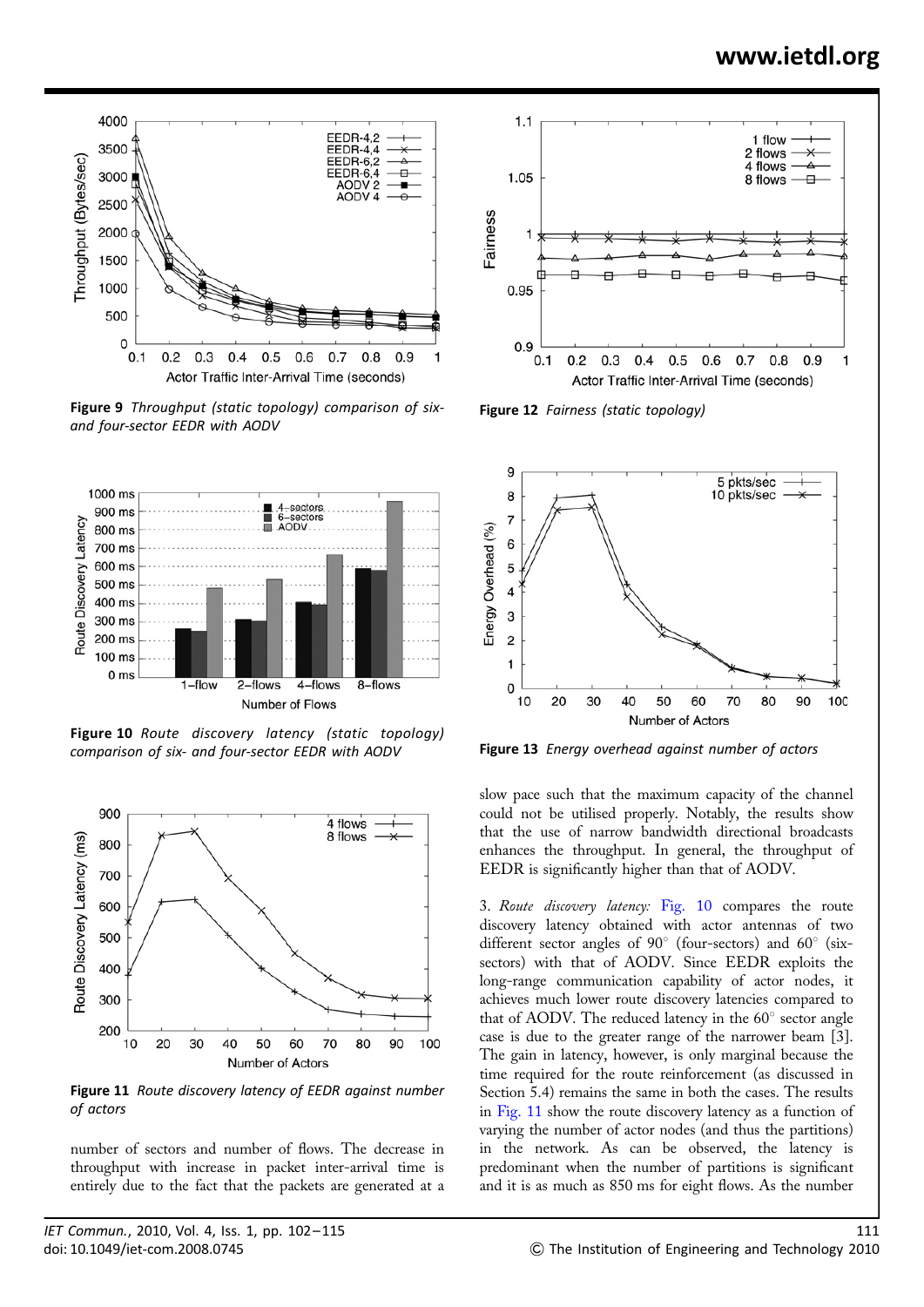# www.ietdl.org

of actor nodes is increased, the latency decreases to a small value. This can be attributed to the reduced number of partitions and hence the intra-partition AAC is predominant.

4. Fairness: Fig. 12 shows the variation of fairness (defined in Section 4.5) with actor traffic for various number of flows. We can observe that EEDR achieves very good fairness  $(>0.95)$  for as much as eight simultaneous flows.

5. Energy overhead: To study the energy overhead because of EEDR protocol, we measured the percentage of overhead as a function of number of actor nodes. The results of Fig. 13 show the energy overhead ratio for two different packet generation rate by actor nodes. The results show that the overhead is marginal and it is as much as 8% only when the number of actor nodes in the network result in maximum number of partitions. The observed overhead is minimal as the number of actor nodes is more in the terrain. This happens because of the reduced involvement of sensor nodes in AAC.

#### 6.4 Dynamic topology

In this set of experiments, we simulate a dynamic topology caused because of actor node mobility and measure the performance of EEDR. We assume that the node movement is caused because of events occurring in the field. We generate the events as a Poisson process with varying arrival rate and uniform distribution in space. When an event occurs, the actor node closest to the event starts moving towards the event with a constant speed. If an actor node is required to act on more than one event, then the actor node chooses to move towards the latest event and 'drops' the other events. Thus, a higher eventrate leads to more frequent actor node movements leading to a more dynamic topology. Table 2 summarises the various parameters and their settings in our dynamic topology simulation. The remaining parameters are the same as those used in the static topology simulations.

1. Network lifetime: Fig. 14 shows the variation of the network lifetime with mean inter-event arrival time for a network by varying number of flows. Note that the network lifetime achieved is close to that in a static topology. We observe that the lifetime decreases with increasing number of flows. This is due to increasing contention for the same resource, namely the energy of the underlying network of sensor nodes. Also, for a given number of flows, the network lifetime increases

|  |  |  | Table 2 Dynamic topology parameters |
|--|--|--|-------------------------------------|
|--|--|--|-------------------------------------|

| number of directional antenna<br>sectors |                    |
|------------------------------------------|--------------------|
| actor traffic packet inter-arrival time  | 0.4s               |
| number of flows                          | 1, 2, 4, 8         |
| actor speed                              | $2 \text{ m/s}$    |
| mean event inter-arrival time (s)        | 10, 20, 30, 40, 50 |



Figure 14 Network lifetime (dynamic topology)

with decreasing event rate. This is because of two reasons. First, higher event rate results in a more dynamic actor network topology, which in turn results in more frequent path breaks leading to more aggressive route discovery broadcasts. Second, greater actor node movement results in increased contention for sensor node resources that may cause nonoptimal utilisation of the available resource.

2. Throughput: Fig. 15 shows the variation of per-flow throughput with mean inter-event arrival time for various number of flows. We observe that EEDR not only maintains connectivity, but also provides good throughput in dynamic conditions. We can also observe that the throughput decreases with increasing number of flows, which is due to increasing contention for the available sensor node energy. For a given number of flows, the throughput increases with decreasing inter-event arrival rate. This is because, lower event-rate results in a more stable network topology. This implies that the routes once discovered can be utilised to a greater extent before new routes need to be used. On the other hand, a dynamic topology leads to frequent path discovery and incomplete utilisation of the discovered routes.



Figure 15 Throughput (dynamic topology)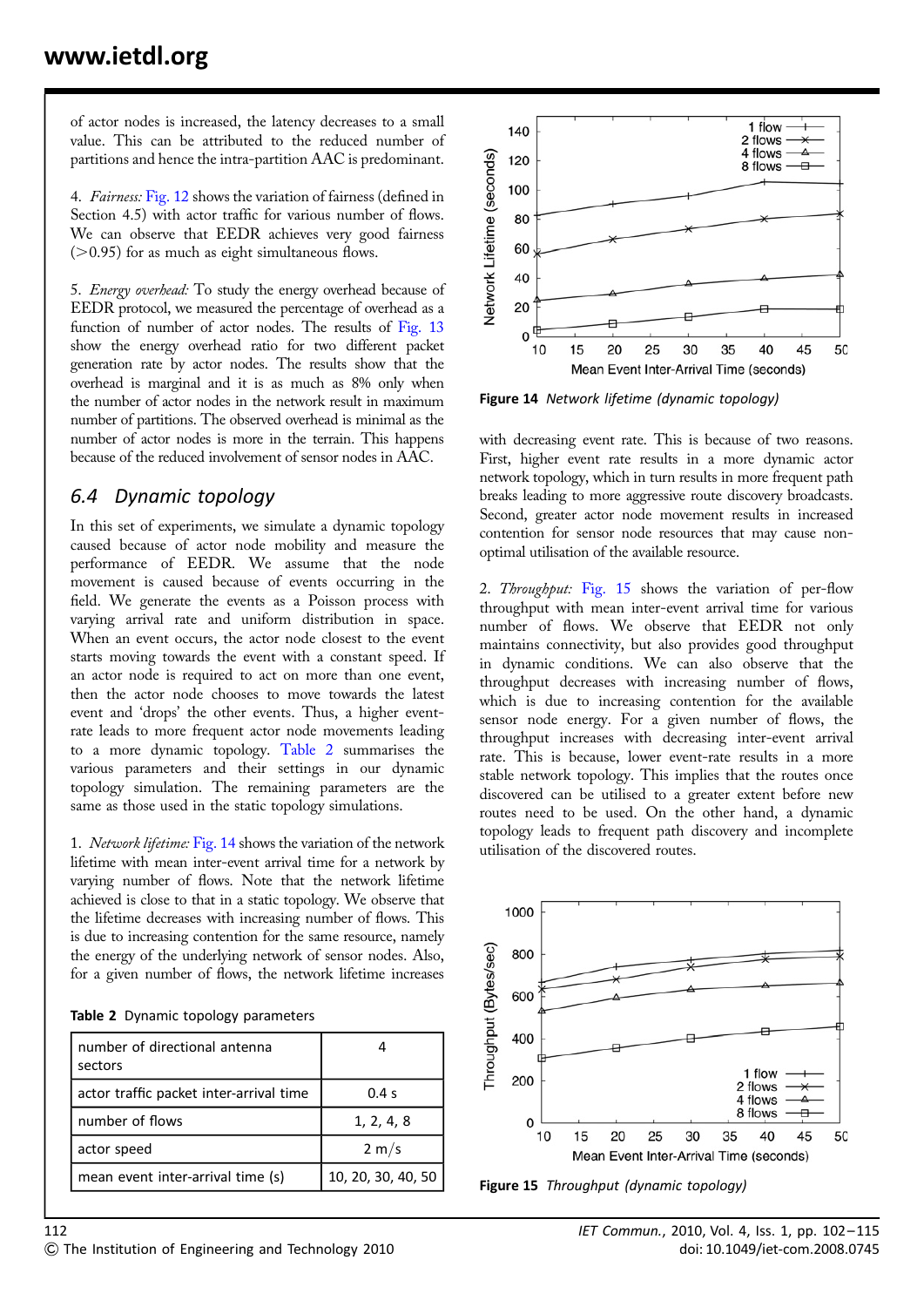

Figure 16 Fairness (dynamic topology)

3. Fairness: Fig. 16 shows the variation of fairness across flows with mean inter-event arrival time for various number of flows. We can observe that EEDR provides high fairness (close to those obtained for a static topology) even under dynamic network conditions. The fairness decreases slightly with increasing number of flows and remains almost constant for varying event rate.

#### 6.5 Performance of the distributed solution

Fig. 17 shows the comparison of the performance of EEDR with that of the centralised solution (SOCP) (Section 4.2). The centralised solution is obtained by solving the optimisation problem on the network graph obtained as a result of the route discovery process in the WSAN topology simulation discussed in Section 6.3. The optimisation problem is solved using the general algebraic modelling system (GAMS) [14]. The performance of the distributed solution is measured by running EEDR for two different packet rates  $-10$  and 5 packets/s, in order to study the overhead of route discovery process. A lower



Figure 17 Comparison of the performance of the distributed and centralised solutions

IET Commun., 2010, Vol. 4, Iss. 1, pp. 102-115 113

packet rate results in a longer network lifetime, hence a larger number of periodic route discoveries.

The figure shows that the achieved throughput in terms of the total amount of data using the distributed heuristic is very close (within 10%) to the optimal values calculated using the centralised solution. It is also to be noted that the difference in the performance of the two solutions is also partially because of the overhead of periodic route discovery, which is ignored in the centralised solution. Also, the difference between the total amount of data transfered for the two packet rates is very low, indicating a very low overhead associated with the route discovery process.

## 7 Related work

Although energy-efficient communication between sensor and actor nodes is an important problem, effective coordination among multiple actors for collaborative decision to perform coordinated actions is also considered to be important problem. The authors of [15] propose a sensor –actor coordination model based on event-driven partitioning of actors such that sensor nodes are partitioned to different sets associated with one or more actors. In the same work, actor coordination is modelled as a joint optimisation problem. Similarly, energy-efficient routing towards multiple actors in a WSAN is an important problem. Power-speed [16] is a power aware routing protocol that performs energy-efficient and timely reporting of events from sensor nodes to any of the nearest actors. The work follows from the principles of Anycast [17] in which actor nodes are assumed to be connected always and thus the sensor nodes need to put minimal effort in data delivery. However, as we showed in Section 2, such an assumption of connectivity of actors at all times does not hold true always and hence we address the problem of bridging the actor partitions through resource-constrained sensor nodes. Siphon [18] considers the case of diverting the traffic generated by sensor nodes to the physical sink via a set of virtual sinks (static deployment) in case of congestion notification. As in our work, the virtual sinks in [18] are assumed to be resource rich and have dual radio, viz. short range (in-band, typically Mote radio) and far range (outband, typically IEEE 802.11). In case of network partition in the virtual sink backbone network, it is suggested that the intermediate sensor nodes are used to bridge the gap. However, as the virtual sinks use short-range radio, the resulting end-to-end latency will be enormous which we intend to minimise in our work. In [19], the authors evaluate the performance analysis of the existing routing protocols and claim that dynamic source routing (DSR) is the best suited routing for AAC. The  $(RT)^2$  [20] protocol is designed to provide a reliable and real-time delivery of packets between sensor and actors in WSAN. Although the evaluation study in [19, 20] is performed for the case of multiple mobile actors in WSANs, the works do not consider the specific case of partitions in the network of actors which we address in this work.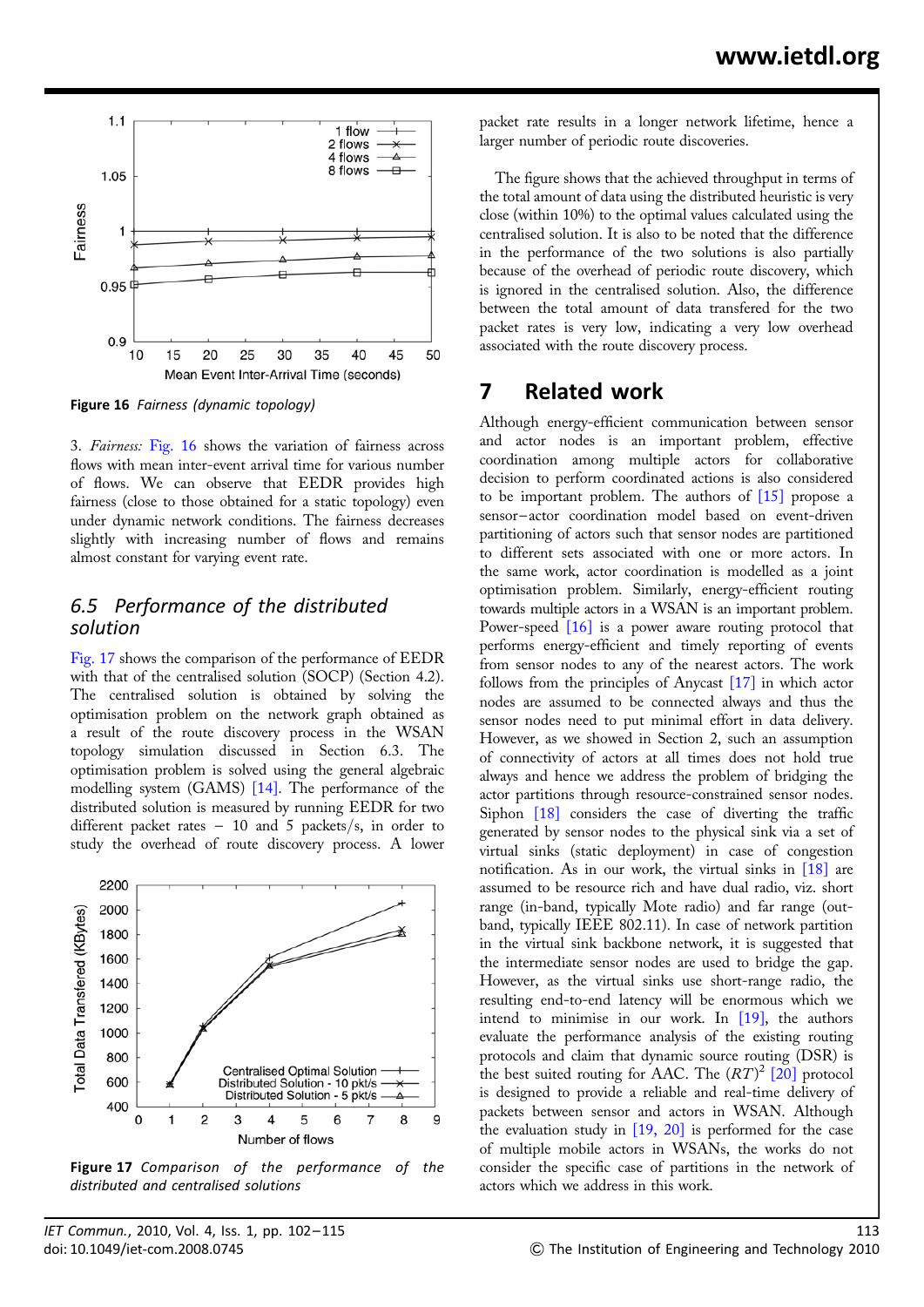The use of directional antenna at sink node is proposed in [21, 22] in order to extend the lifetime of the sensor nodes in relay zone. The key idea lies in effective scheduling of sensor nodes in relay zone such that nodes wake-up only during the period when sink node's directional beam focuses on them. However, these works do not address the problem of multiple sinks and network partitioning. The work presented in this paper deals with design of an efficient routing protocol that utilises the intermediate sensor nodes in bridging the actor partitions.

## 8 Conclusions and future work

Actor –actor communication is an important part of the functioning of WSANs and enables the actor nodes to take coordinated action on a given event. We proposed to use the underlying sensor nodes, which are more densely deployed, to heal the actor network partitions. In order to maximise the utilisation of the limited energy available with the sensor nodes, we proposed a new routing protocol for AAC along with long-range directional antennas on the actor nodes.

Our contribution is threefold. First, using simulations we showed that the problem of partitioning in the actor networks is very common. Second, we identified the routing problem for this architecture based on a theoretical framework and proposed centralised as well as distributed solutions to it. Third, we developed a routing protocol based on the distributed solution and showed, using simulations, that our protocol not only heals the network partitions successfully, but also achieves high throughput and fairness across different flows, in addition to maximising the network lifetime.

In future, we plan to study the effect of our routing protocol under a realistic radio and mobility model in which the transit paths of actor nodes are no more obstacle free. Unlike in SAC, AAC demands a reliable transport protocol. Thus, we will extend the work towards designing a reliable and low-energy transport protocol that works well with our proposed communications architecture.

# 9 Acknowledgment

This work was supported by the Department of Science and Technology, New Delhi, India.

# 10 References

[1] AKYILDIZ I.F., KASIMOGLU I.: 'Wireless sensor and actor networks: research challenges', Ad Hoc Netw., 2004, 2, (4), pp. 351– 367

[2] BOKAREVA T., HU W., KANHERE S., ET AL.: 'Wireless sensor networks for battlefield surveillance'. Proc. Land Warfare Conf. (LWC 2006), October 2006, pp. 1– 8

[3] SELVARADJOU K., GOUTHAM B., MURTHY C.S.R.: 'Exploiting resource-rich actors for bridging network partitions in wireless sensor and actor networks'. Proc. Int. Conf. Distributed Computing and Networking (ICDCN), January 2008

[4] JOHNSON D.B., MALTZ D.A.: 'Dynamic source routing in ad hoc wireless networks', in IMIELINSKI T., KORTH H.F. (EDS.): 'Mobile computing' (Kluwer Academic Publishers, 1996), pp. 153–181

[5] PERKINS C.E., ROYER E.M.: 'The ad hoc on-demand distancevector protocol', in PERKINS C.E. (ED.): 'Ad hoc networking' (Addison-Wesley Longman Publishing Co. Inc., 2001), pp. 173– 219

[6] KUO Y.-J., MITTELMANN H.D.: 'Interior point methods for second-order cone programming and OR applications', Comput. Optim. Appl., 2004, 28, (3), pp. 255– 285

[7] TSUCHIYA T.: 'A convergence analysis of the scalinginvariant primal-dual path-following algorithms for second-order cone programming', Proc. Optim. Methods Softw., 1999, 11/12, pp. 141-182

[8] GONZAGA C.C.: 'On the complexity of linear programming', Resenhas – IME-USP J., 1995, 2, (2), pp. 197– 207

[9] CHERKASSKY B.V., GOLDBERG A.V., RADZIK T.: 'Shortest paths algorithms: theory and experimental evaluation'. Proc. Ann. ACM-SIAM Symp. Discrete Algorithms, 1994, pp. 516– 525

[10] BOUKERCHE A., ABROUGUI K.: 'An efficient leader election protocol for mobile networks', Proc. ACM Int. Conf. Wirel. Communication and Mobile Computing (IWCMC), 2006, pp. 1129– 1134

[11] MAO G., FIDAN B., ANDERSON B.D.O.: 'Wireless sensor network localization techniques', Comput. Netw., 2007, 51, pp. 2529– 2553

[12] 'The Network Simulator NS-2'. Available at: www.isi. edu/nsnam/ns/

[13] ANASTASI G., FALCHI A., PASSARELLA A., CONTI M., GREGORI E.: 'Performance measurements of motes sensor networks'. Proc. Seventh ACM Int. Symp. Modeling Analysis and Simulation of Wireless and Mobile Systems (MSWIM04), 2004, pp. 174– 181

[14] BROOK A., KENDRICK D., MEERAUS A.: 'GAMS, a user's guide', SIGNUM Newslett., 1988, 23, (3-4), pp. 10-11

[15] MELODIA T., POMPILI D., GUNGOR V., AKYILDIZ I.: 'Communication and coordination in wireless sensor and actor networks', IEEE Trans. Mobile Comput., 2007, 6, pp. 1116–1129

[16] ZHOU Y., NGAI E.C.H., LYU M.R., LIU J.: 'POWER-SPEED: a power-controlled real-time data transport protocol for